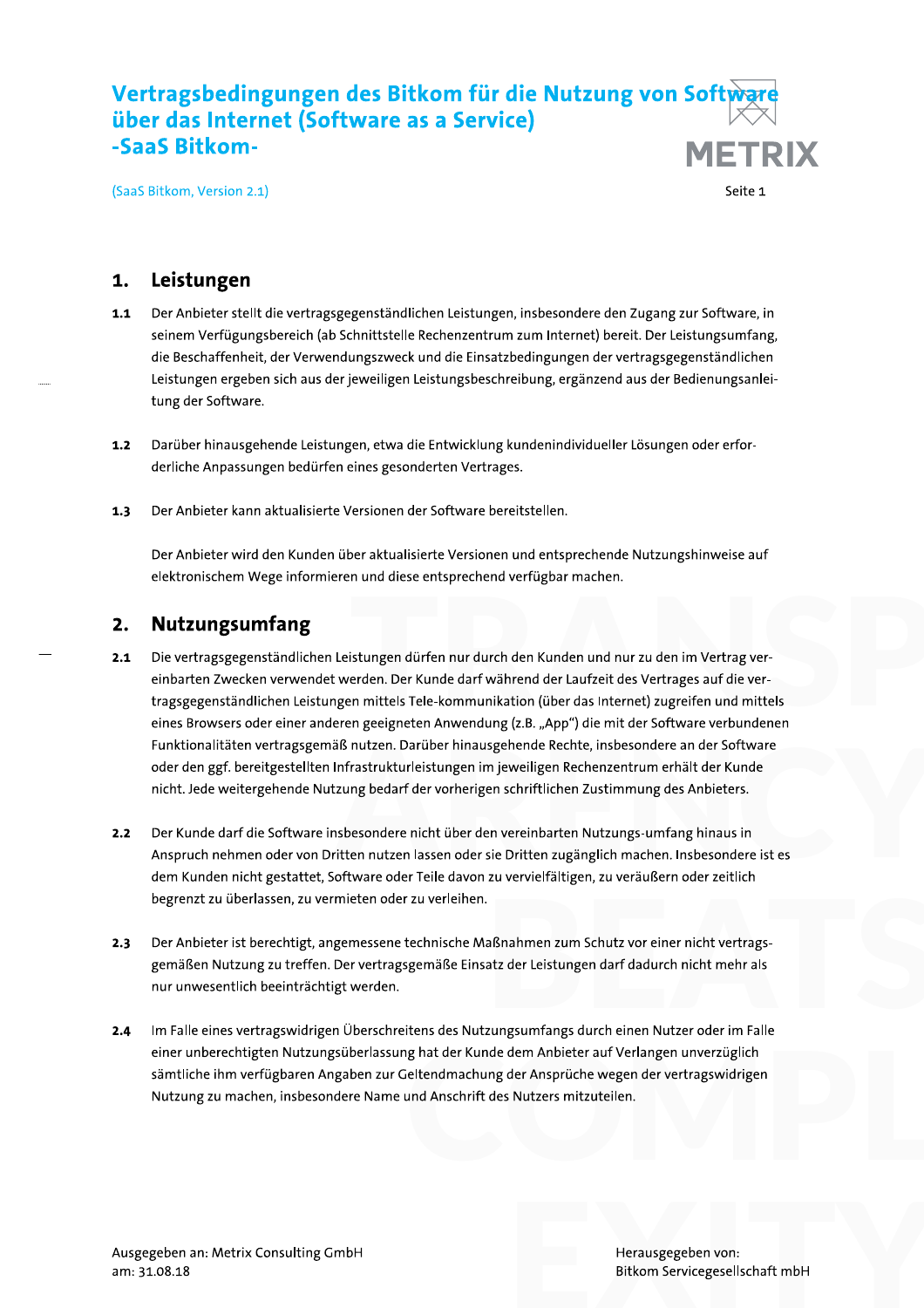### Vertragsbedingungen des Bitkom für die Nutzung von Softwar über das Internet (Software as a Service) -SaaS Bitkom-**METRIX**

(SaaS Bitkom, Version 2.1)

Seite 2

- Der Anbieter kann die Zugangsberechtigung des Kunden widerrufen und / oder den Vertrag kündigen,  $2.5$ wenn der Kunde die ihm gestattete Nutzung erheblich überschreitet oder gegen Regelungen zum Schutz vor unberechtigter Nutzung verstößt. Damit verbunden kann der Anbieter den Zugriff auf die vertraglichen Leistungen unterbrechen bzw. sperren. Der Anbieter hat dem Kunden vorher grundsätzlich eine angemessene Nachfrist zur Abhilfe zu setzen. Der alleinige Widerruf der Zugangsberechtigung gilt nicht zugleich als Kündigung des Vertrages. Den Widerruf der Zugangsberechtigung ohne Kündigung kann der Anbieter nur für eine angemessene Frist, maximal 3 Monate, aufrechterhalten.
- $2.6$ Der Anspruch des Anbieters auf eine Vergütung für die über die vereinbarte Nutzung hinausgehende Nutzung bleibt unberührt.
- Der Kunde hat einen Anspruch auf Wiedereinräumung der Zugangsberechtigung und der Zugriffsmög- $2.7$ lichkeit, nachdem er nachgewiesen hat, dass er die vertragswidrige Nutzung eingestellt und eine zukünftige vertragswidrige Nutzung unterbunden hat.

### $3.$ Verfügbarkeit, Leistungsmängel

 $3.1$ Die Verfügbarkeit der bereitgestellten Leistungen ergibt sich aus der Leistungsbeschreibung.

Bei einer nur unerheblichen Minderung der Tauglichkeit der Leistungen zum vertragsgemäßen Gebrauch  $3.2$ bestehen keine Ansprüche des Kunden wegen Mängeln. Die verschuldensunabhängige Haftung des Anbieters wegen Mängeln, die bereits zum Zeitpunkt des Vertragsschlusses vorhanden waren, ist ausgeschlossen.

### **Datenschutz** 4.

- Soweit der Anbieter auf personenbezogene Daten des Kunden oder aus dessen Bereich zugreifen kann,  $4.1$ wird er ausschließlich als Auftragsverarbeiter tätig und diese Daten nur zur Vertragsdurchführung verarbeiten und nutzen. Der Anbieter wird Weisungen des Kunden für den Umgang mit diesen Daten beachten. Der Kunde trägt etwaige nachteilige Folgen solcher Weisungen für die Vertragsdurch-führung. Der Kunde wird mit dem Anbieter die Details für den Umgang des Anbieters mit den Daten des Kunden nach den datenschutzrechtlichen Anforderungen vereinbaren.
- Der Kunde bleibt sowohl allgemein im Auftragsverhältnis als auch im datenschutzrechtlichen Sinne der  $4.2$ Verantwortliche. Verarbeitet der Kunde im Zusammenhang mit dem Vertrag personenbezogene Daten (einschließlich Erhebung und Nutzung), so steht er dafür ein, dass er dazu nach den anwendbaren, insbesondere datenschutzrechtlichen Bestimmungen berechtigt ist und stellt im Falle eines Verstoßes den Anbieter von Ansprüchen Dritter frei.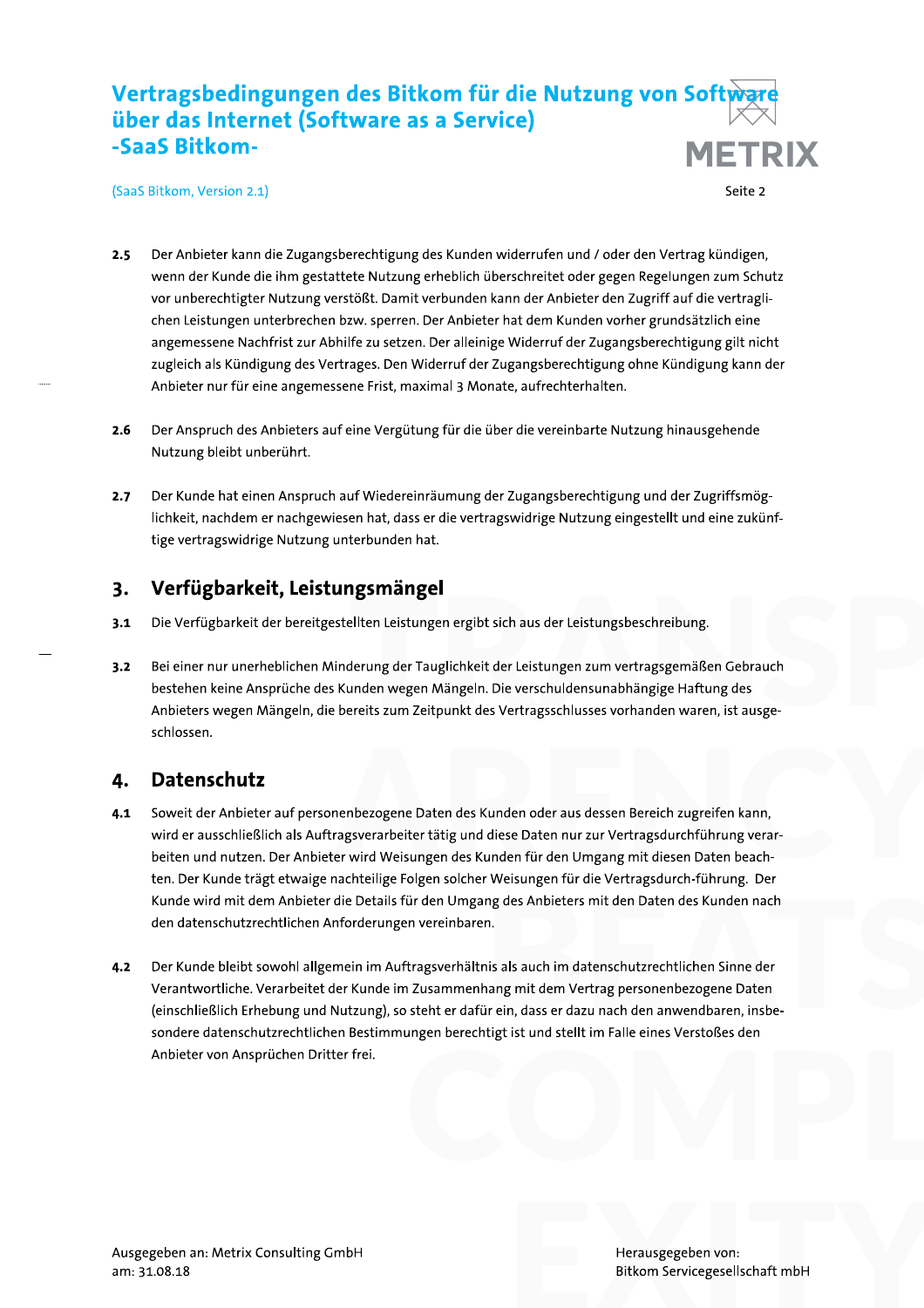# $\mathbf{r}$ Vertragsbedingungen des Bitkom für die Nutzung von Soft<del>ware</del> uber das internet (Software as a Service)

- Vertragsbedingungen des Bitkom für die Nutzung von Software<br>
über das Internet (Software as a Service)<br>
SaaS Bitkom.<br>
SaaS Bitkom.<br>
(SaaS Bitkom, Version 2.1)<br>
4.3 Für das Verhältnis zwischen Anbieter und Kunde gilt: Gegen Gaas Bitkom, Version 2.1)<br>
5 Fire das Verhältnis zwischen Anbieter und Kunde gilt. Gegenüber der betroffenen Person trägt die Ver-<br>
antwortung für die Verarbeitung (einschließlich Erhebung und Nutzung) personenbezogener Da
	-

# 5. Pflichten des Kunden

- 5.1 Der Kunde hat die ihm bzw. den Nutzern zugeordneten Zugangsberechtigungen sowie Identifikationsund Authentifikationsinformationen vor dem Zugriff durch Dritte zu schützen und nicht an Unberechtig-
- Nutzern zugeoraneten Zugangsberechtigungen sowie identifikations-<br>nen vor dem Zugriff durch Dritte zu schützen und nicht an Unberechtig-<br>hbieter von sämtlichen Ansprüchen Dritter aufgrund von Rechtsverlet-<br>r rechtswidrigen 5. Pflichten des Kunden<br>
5.1 Der Kunde hat die ihm bzw. den Nutzern zugeordneten Zugangsberechtigungen sowie Identifikations-<br>
und Authentifikationsinformationen vor dem Zugriff durch Dritte zu schützen und nicht an Unbere
	- zur unverzüglichen Unterrichtung des Anbieters.<br>ur Verfügung gestellte Möglichkeiten zu nutzen, seine Daten in seinem<br>reich zu sichern.<br>tzung, Schadensersatz

# ertragswidrige Nutzung, Schade

unden unberechtigt eine vertragsgegenstantinier<br>weils Schadensersatz in Höhe derjenigen Vergü-<br>Rahmen der für diese Leistung geltenden Min-<br>der Kunde die unberechtigte Nutzung nicht zu<br>chaden vorliegt, bleibt dem Kunden vo 5.3 Der Kunde hat vom Anbieter zur Verfügung gestellte Möglichkeiten zu nutzen, seine Daten in seinem<br>originären Verantwortungsbereich zu sichern.<br>6. **Vertragswidrige Nutzung, Schadensersatz**<br>Für jeden Fall, in dem im Vera 5.3 Der Kunde hat vom Anbieter zur Verfügung gestellte Möglichkeiten zu nutzen, seine Daten in seinem<br>
originären Veranttwortungsbereich zu sichern.<br>
5. Vertragswidrige Nutzung, Schadensersatz<br>
Für jeden Fall, in dem im V

s Kunden entgegennehmen, den vereinbarten Störungskatego-<br>er Zuordnung die vereinbarten Maßnahmen zur Analyse und<br>Die Vereinbarten Maßnahmen zur Analyse und Machael († 1918)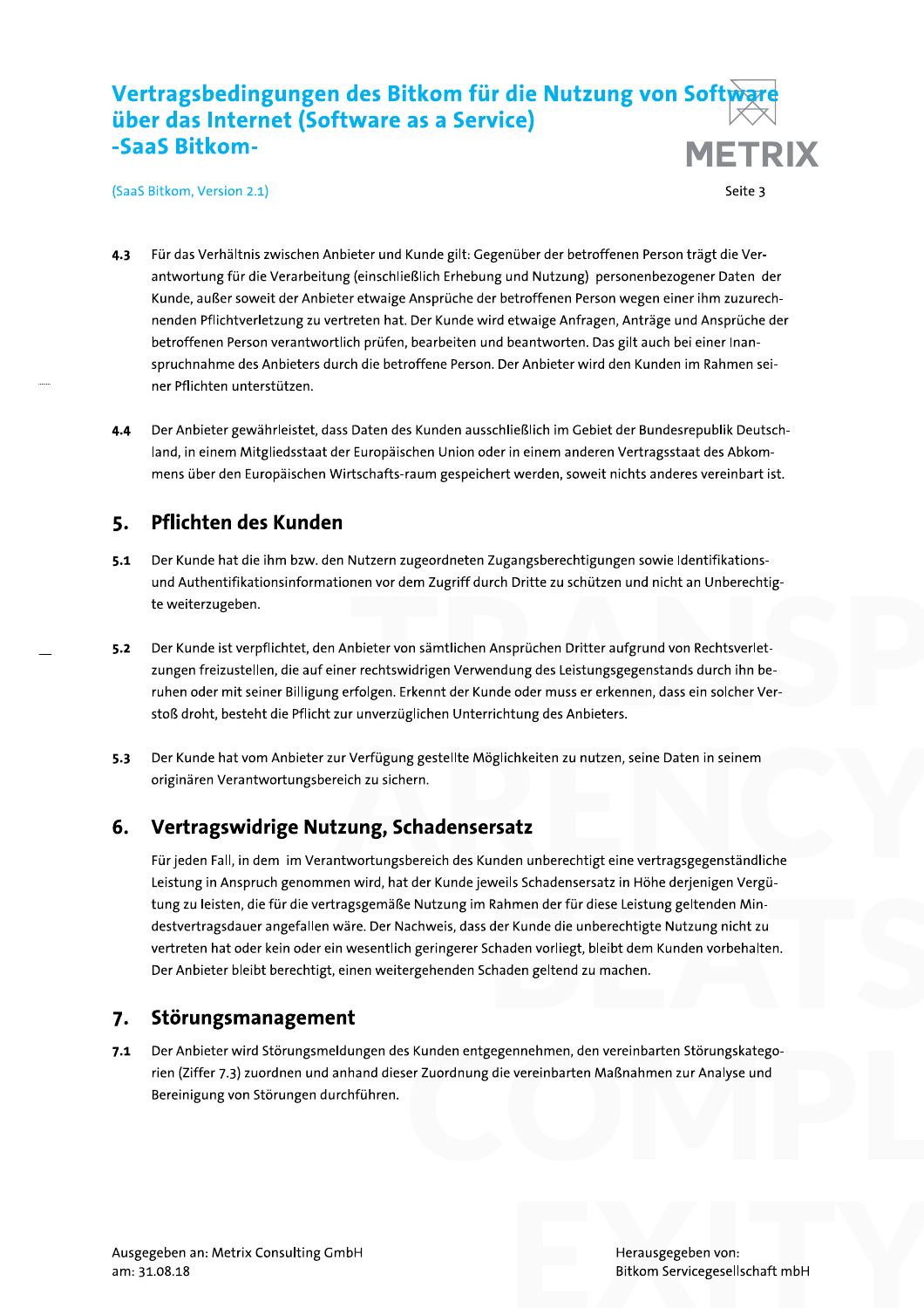### Vertragsbedingungen des Bitkom für die Nutzung von Softwa über das Internet (Software as a Service) -SaaS Bitkom-**METRIX**

(SaaS Bitkom, Version 2.1)

Seite 4

- Der Anbieter wird während seiner üblichen Geschäftszeiten ordnungsgemäße Störungsmeldungen des  $7.2$ Kunden entgegennehmen und jeweils mit einer Kennung versehen. Auf Anforderung des Kunden bestätigt ihm der Anbieter den Eingang einer Störungsmeldung unter Mitteilung der vergebenen Kennung.
- $7.3$ Soweit nichts anderes vereinbart ist, wird der Anbieter entgegengenommene Störungsmeldungen nach erster Sichtung einer der folgenden Kategorien zuordnen:
	- a) Schwerwiegende Störung

Die Störung beruht auf einem Fehler der vertragsgegenständlichen Leistungen, der die Nutzung der vertragsgegenständlichen Leistungen, insbesondere der Software, unmöglich macht oder nur mit schwerwiegenden Einschränkungen erlaubt. Der Kunde kann dieses Problem nicht in zumutbarer Weise umgehen und deswegen unaufschiebbare Aufgaben nicht erledigen.

b) Sonstige Störung

Die Störung beruht auf einem Fehler der vertragsgegenständlichen Leistungen, der die Nutzung der vertragsgegenständlichen Leistungen, insbesondere der Software, durch den Kunden mehr als nur unwesentlich einschränkt, ohne dass eine schwerwiegende Störung vorliegt.

c) Sonstige Meldung

Störungsmeldungen, die nicht in die Kategorien a) und b) fallen, werden den sonstigen Meldungen zugeordnet. Sonstige Meldungen werden vom Anbieter nur nach den dafür getroffenen Vereinbarungen behandelt.

Bei Meldungen über schwerwiegende Störungen und sonstige Störungen wird der Anbieter unverzüglich  $7.4$ anhand der vom Kunden mitgeteilten Umstände entsprechende Maßnahmen einleiten, um zunächst die Störungsursache zu lokalisieren.

Stellt sich die mitgeteilte Störung nach erster Analyse nicht als Fehler der vertragsgegenständlichen Leistungen, insbesondere der bereitgestellten Software, dar, teilt der Anbieter dies dem Kunden unverzüglich mit.

Sonst wird der Anbieter entsprechende Maßnahmen zur weitergehenden Analyse und zur Bereinigung der mitgeteilten Störung veranlassen oder - bei Drittsoftware - die Störungsmeldung zusammen mit seinen Analyseergebnissen dem Vertreiber oder Hersteller der Drittsoftware mit der Bitte um Abhilfe übermitteln.

Herausgegeben von: Bitkom Servicegesellschaft mbH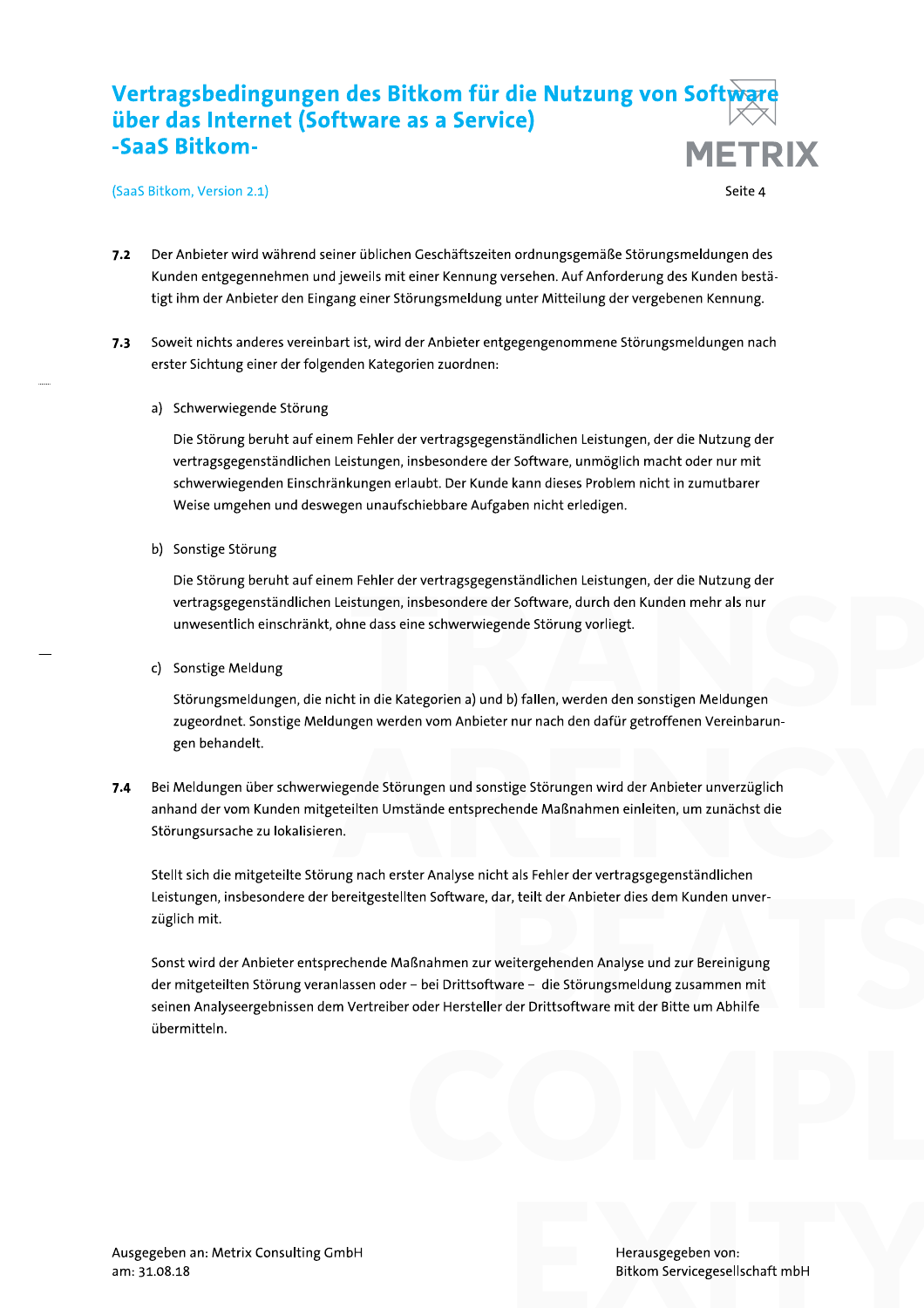# $\mathbf{r}$ Vertragsbedingungen des Bitkom für die Nutzung von Soft<del>ware</del> uber das internet (Software as a Service) **Vertragsbedingungen des Bitkom für die Nutzung von Software<br>
über das Internet (Software as a Service)<br>
SaaS Bitkom.<br>
SaaS Bitkom.<br>
Seite 5<br>
Der Anbieter wird dem Kunden ihm vorliegende Maßnahmen zur Umgehung oder Berein**

-5283 Bitkom, Version 2.1)<br>
Seite 5<br>
Der Anbieter wird dem Kunden ihm vorliegende Maßnahmen zur Umgehung oder Bereinigung eines Fehlers der vertragsgegenständlichen Leistungen, insbesondere der bereitgestellten Software, e

Der Anbieter richtet eine Ansprechstelle für den Kunden ein (Hotline). Diese Stelle bearbeitet die Anfragen des Kunden im Zusammenhang mit den technischen Einsatzvoraussetzungen und -bedingungen der bereitgestellten Software sowie zu einzelnen funktionalen Aspekten.

und Bearbeitung von Anfragen ist, dass der Kunde gegenüber dem Ansprechend qualifiziertes Personal benennt, das intern beim Kunden mit<br>Fr Anwender der bereitgestellten Software beauftragt ist. Der Kunde ist<br>Anbieter benann Der Anbieter richtet eine Ansprechstelle für den Kunden ein (Hotline). Diese Stelle bearbeitet die Anfragen<br>Stad des Kunden im Zusammenhang mit den technischen Einsatzvoraussetzungen und -bedingungen der<br>bereitgestellten S 8.2 Annahme und Bearbeitung von Anfragen<br>
Voraussetzung für die Annahme und Bearbeitung von Anfragen ist, dass der Kunde gegenüber dem An-<br>
bieter fachlich und technisch entsprechend qualifiziertes Personal benennt, das in s.<br>
28. Annahme und learbeitung von Anfragen<br>
Voraussetzung für die Annahme und Bearbeitung von Anfragen ist, dass der Kunde gegenüber dem An-<br>
bieter fachilich und eknhisch entsprechend qualifizietes Personal benennt, das

näße Anfragen im üblichen Geschäftsgang bearbeiten und soweit möglich<br>n zur Beantwortung auf dem Kunden zugängliche Dokumentationen und<br>r die bereitgestellte Software verweisen. Soweit eine Beantwortung durch<br>itnah möglich

sprechzeiten und -fristen sowie Rufbereitschaften<br>orab ausdrücklich zu vereinbaren.<br>**BUNB**<br>erfolgt ab dem im Vertrag bezeichneten Datum

# ertragslaufzeit und Vertragsbeendigung

- 9.1 Die Erbringung der vertraglich vereinbarten Leistungen erfolgt ab dem im Vertrag bezeichneten Datum zunächst für die Dauer der im Vertrag vereinbarten Laufzeit. Während dieser Mindestlaufzeit ist eine vor-
- ersetzigen errorge de dem im Ferrug Bezetenmeten Batan:<br>inbarten Laufzeit. Während dieser Mindestlaufzeit ist eine vor-<br>usgeschlossen.<br>lonaten gekündigt werden, frühestens zum Ablauf der Min-<br>ert sich der Vertrag jeweils u 9. Vertragslaufzeit und Vertragsbeendigung<br>
9.1 Die Erbringung der vertraglich vereinbarten Leistungen erfolgt ab dem im Vertrag bezeichneten Datum<br>
zunächst für die Dauer der im Vertrag vereinbarten Laufzeit. Während dies

Herausgegeben von:<br>Bitkom Servicegesellschaft mbH